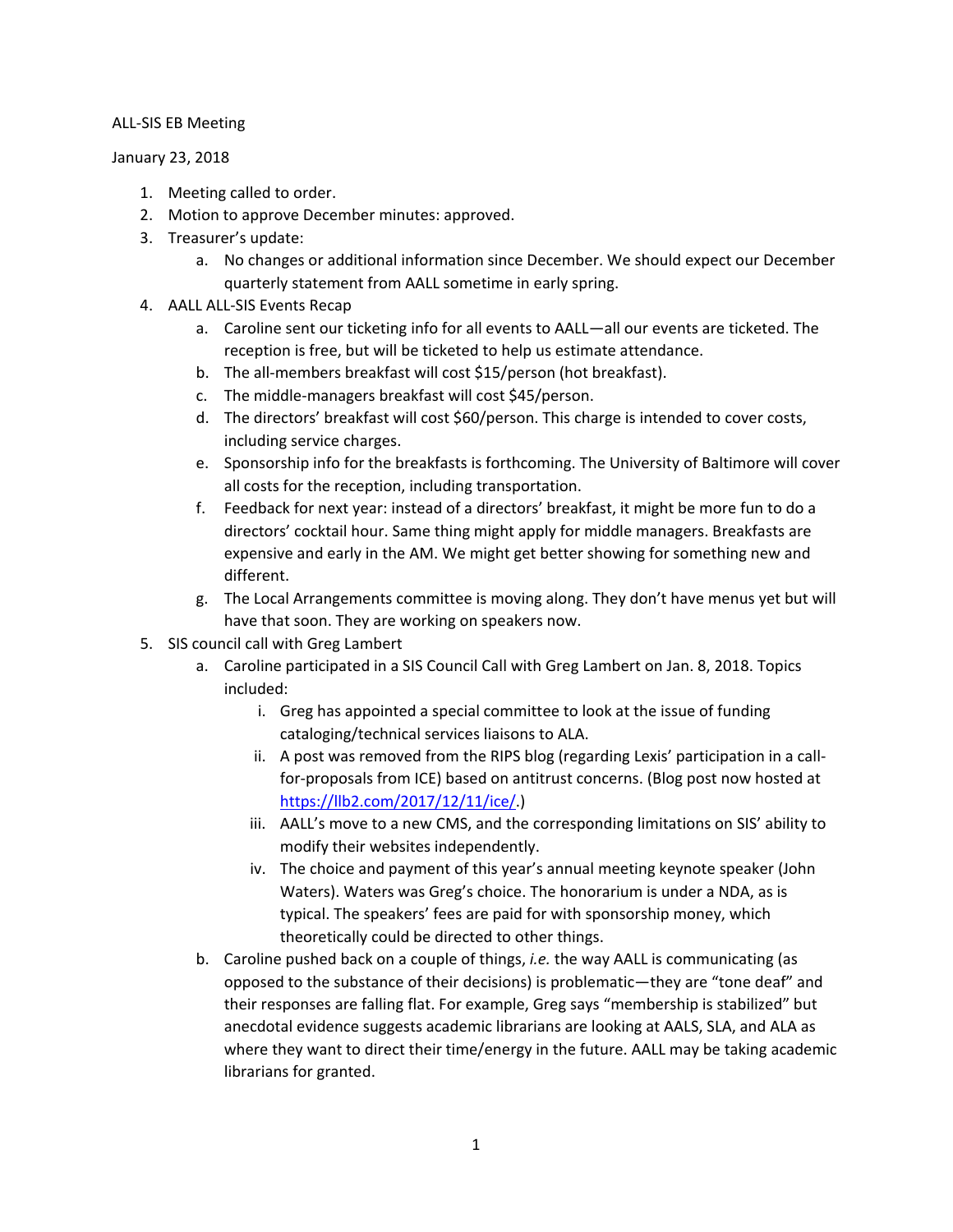- c. Likewise, the approach to taking down the RIPS post could have been better handled, like with a statement/press release on issue or specific antitrust issues. Just taking it down looked defensive and censorious.
- d. The editing of the webpages was a decision made by AALL without SIS input and didn't seem to be going over well.
- e. Transparency was needed in all issues.
- f. Caroline shared concerns with Nicole and gave her permission to share with Meg Kribble. Is this something we should pursue?
	- i. Whatever dialogue we spur should be constructive, and not alienating. Caroline would like to raise this with Meg, Greg, perhaps Femi as well, and the goal is to create awareness at the Presidential level. The membership needs to know more about the budget, where the money is going and where the cuts have been made. This doesn't come across clearly in the Treasurer's report.
- g. Caroline will reach back and will let us know what happens.
- 6. Strategic Planning
	- a. The committee has been convened for about 5 years now. The committee tried to address the Board's comments and remove things that were redundant. The new draft is shorter and leaner.
	- b. Textual feedback—delete the descriptions under "Goals"
	- c. Amanda will make final revisions and re-circulate; we will vote by email and then distribute to the membership. Caroline will contact Ellen Augustniak for posting on the website and then advertise via listserv.
- 7. Committee Reports:
	- a. **Website:** They are busy! They are processing regular updates and getting ready for migration to the new CMS. (Greg confirmed that AALL will be managing all parts of the site; webmasters will have a role).
	- b. **Programs**: Programs has recently learned that Patrick Parson's program proposal was selected as the ALL-SIS self-sponsored program to be presented during AALL 2018. The full title is Programs! Get Your Programs! - Strategies for Successful Independent Library Certificate and Educational Programming
		- i. The Committee will be working with Patrick in case he wants to/needs to finesse anything with his program, and we'll also make sure:
		- ii. ALL-SIS programs are promoted to the membership through My Communities
		- iii. Information about ALL-SIS centric programming is included in the Newsletter
		- iv. Work with the Public Relations Committee to promote programs
	- c. **ALL-NEW:** Gearing up for annual meeting
	- **d. Social Media:**
		- i. The committee wishes to confirm whether a formal proposal is required for us to initiate an ALL-SIS Instagram account as it would be very similar to the one submitted for the Facebook page.
			- 1. Probably yes—everything has to go through AALL now.
			- 2. Motion to approve Instagram approved passed. We'll see what AALL has to say.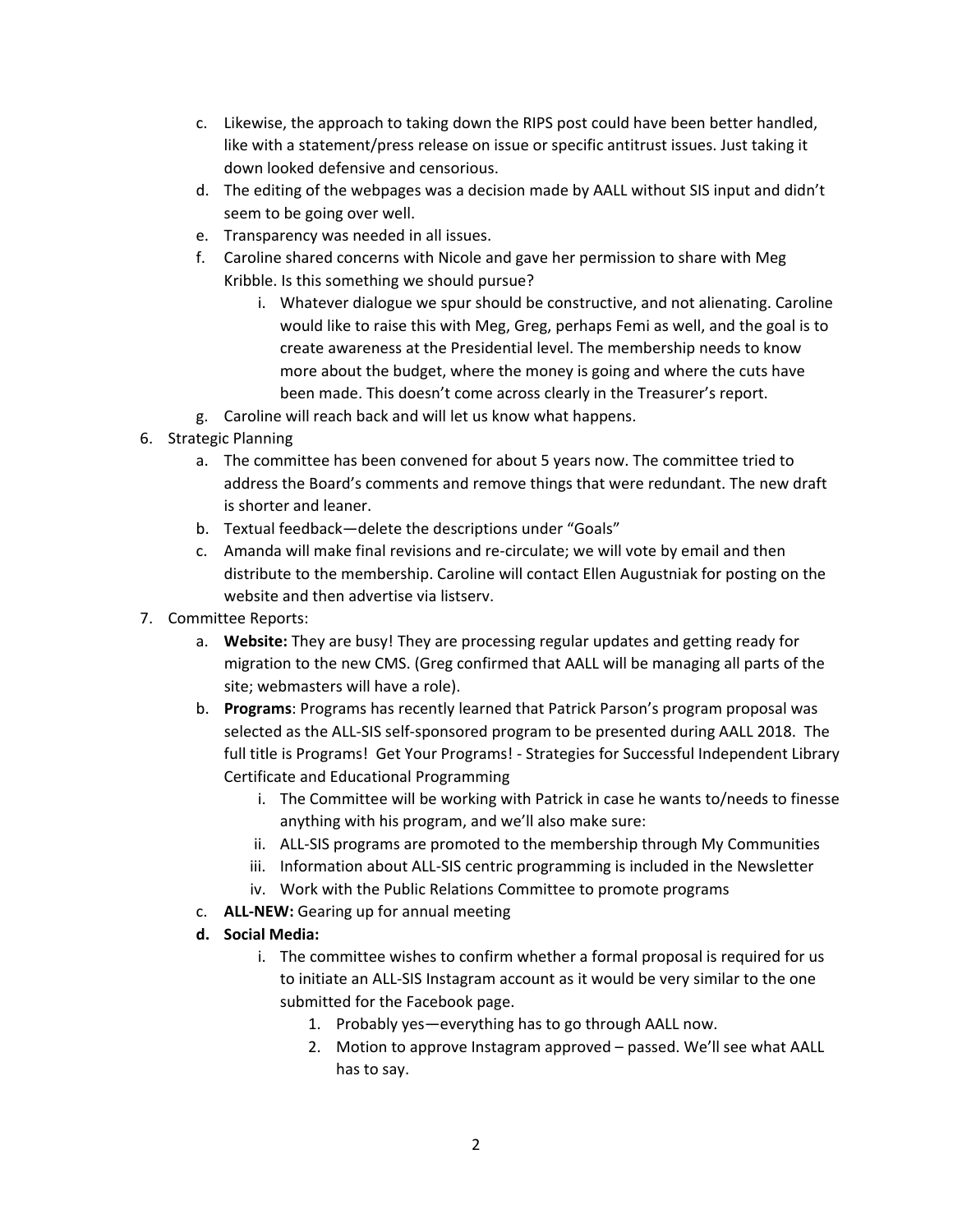- ii. Further, they are in the process of establishing an ongoing ALL-SIS Social Media Google Calendar, and would like a listing of all ALL-SIS' important events with dates etc., so they can be posted to maximize publicity.
	- 1. The committee should work with Chris Siwa at AALL and Ellen Augustiniak to get website tie-in.
- iii. Additionally it would be extremely helpful if the committee(s) responsible for events create imagery that can be posted on ALL-SIS social media as photos/images tend to get more hits that that words.

1. Good idea, we can encourage it.

- iv. The official ALL- SIS brochure/poster should be updated for posting to our social media pages. The committee submitted a draft.
	- 1. It would be helpful to have Social Media in touch with ALL-NEW and PR and to create checklists to make sure everything is getting done.
	- 2. Should we do an email blast to all committee chairs to share info with Social Media *and* Newsletter? Anna can ask Errol to create a checklist about what they would want from particular people at what time.
	- 3. We might also need to review their committee charges.

# **e. Public Relations:**

- i. Heather Joy has only two people on her committee. One person has been nonresponsive, but no need for another person to be appointed. Could use beefing up in future years.
- ii. *Spectrum* seems to have very distant deadlines for SIS contributions. Unclear if this is accurate.

## **f. Scholarly Communications:**

- i. Not very active, mostly because chair had extra teaching load.
- ii. Planning to work with the model agreement; working with faculty services committee to have a joint roundtable.
- g. **Awards**: Per the board's instructions, the committee revised the Leadership Academy grant application and advertised it online and via the listserv. They are reviewing applications now.
- h. **Continuing Ed:** the committee has been very active this year!
	- i. Held a webinar session on Dec. 8 with the ALL-SIS statistics committee. Wellreceived.
	- ii. Planning to collaborate with TS-SIS on a post ALA Midwinter briefing webinar in February. Will feature the MARC Advisory Committee liaison, Jean Pajerek.
	- iii. Planning a program in March on "Effective Educational Technology Products for VARK Learning Styles (replay from the annual meeting).
	- iv. Possible program in April on services to law journal and clinics. They will reach out to the student services committee.
	- v. Possible program in May on emergency preparedness.
- i. **Legal Research & Sourcebook:** Has been inactive thus far.
- j. **Nominations:** Has been in touch with people but having some difficulty preparing a slate.
	- i. Genevieve will contact Faye directly to get names as soon as they are available.